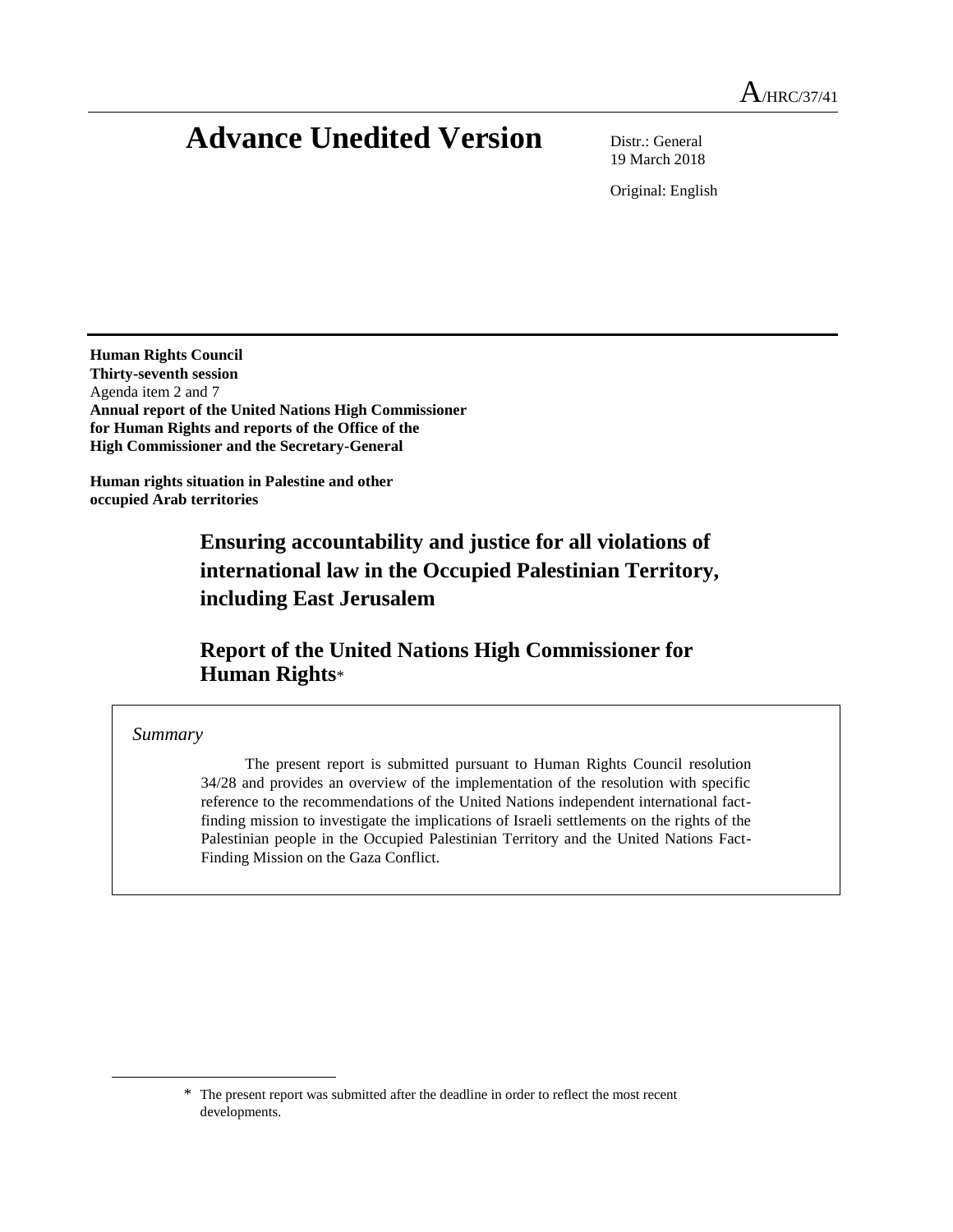# **I. Introduction**

1. The present report of the United Nations High Commissioner for Human Rights is submitted pursuant to resolution 34/28, adopted by the Human Rights Council on 21 March 2017. The resolution requested the High Commissioner to report on the implementation of the recommendations contained in: the reports of the independent commission of inquiry on the 2014 Gaza conflict, the United Nations international factfinding mission to investigate the implications of Israeli settlements on the civil, political economic, social and cultural rights of the Palestinian people throughout the Occupied Palestinian Territory, including East Jerusalem, and the United Nations Fact-Finding Mission on the Gaza conflict.

2. The present report provides an overview of the most recent developments in relation to the implementation of the recommendations included in the aforementioned mentioned reports. The report addresses issues related to accountability for alleged violations and abuses of international human rights law, and violations of international humanitarian law in connection with the 2014 escalation of hostilities in Gaza, including accountability for the excessive use of force within the scope of law enforcement operations within the Occupied Palestinian Territory. In addition, pursuant to operative paragraph 7 of the resolution, which highlights concerns about human rights defenders and civil society actors advocating for accountability, the report examines the situation of human rights defenders, including legislation and actions that have restricted their work during the reporting period. Finally, the report examines the responsibility of third States to ensure respect for international human rights and humanitarian law.

3. This report should be read in conjunction with the detailed report of the High Commissioner for Human Rights entitled "Ensuring accountability and justice for all violations of international law in the Occupied Palestinian Territory, including East Jerusalem: comprehensive review on the status of recommendations addressed to all parties since 2009" (A/HRC/35/19). Based on the review of over 900 recommendations made by international human rights mechanisms between 2009 and March 2017, the report noted that most were addressed to Israel, but some to the Government of the State of Palestine and other Palestinian duty bearers, as well as to the United Nations, Member States of the United Nations, businesses, civil society and the international community.<sup>1</sup> The report concluded that the overall rate for "full implementation" of the recommendations by the parties was extremely low, at 0.4 per cent for Israel and 1.3 per cent for Palestinian duty bearers.<sup>2</sup> The overall rate of "full implementation" by the international community and the United Nations stood at 17.9 per cent.

4. In the report, the High Commissioner proposed that Israel "make full use of OHCHR technical assistance to help with the implementation of the relevant recommendations, which includes the development of national mechanisms for reporting and following up on recommendations". He also urged Israel to conduct prompt, impartial, and independent investigations of all alleged violations of international human rights law and all allegations of international crimes.<sup>3</sup>

5. Similarly, the High Commissioner urged the State of Palestine to conduct prompt, impartial, and independent investigations of all alleged violations of international human rights law and all allegations of international crimes, and to make full use of OHCHR technical assistance to help with the implementation of recommendations addressed to it.<sup>4</sup>

<sup>1</sup> A/HRC/35/19 para. 2.

<sup>2</sup> A/HRC/35/19 para. 60-61.

<sup>3</sup> A/HRC/35/19 para. 67 and 69.

<sup>4</sup> A/HRC/35/19 para.70-73.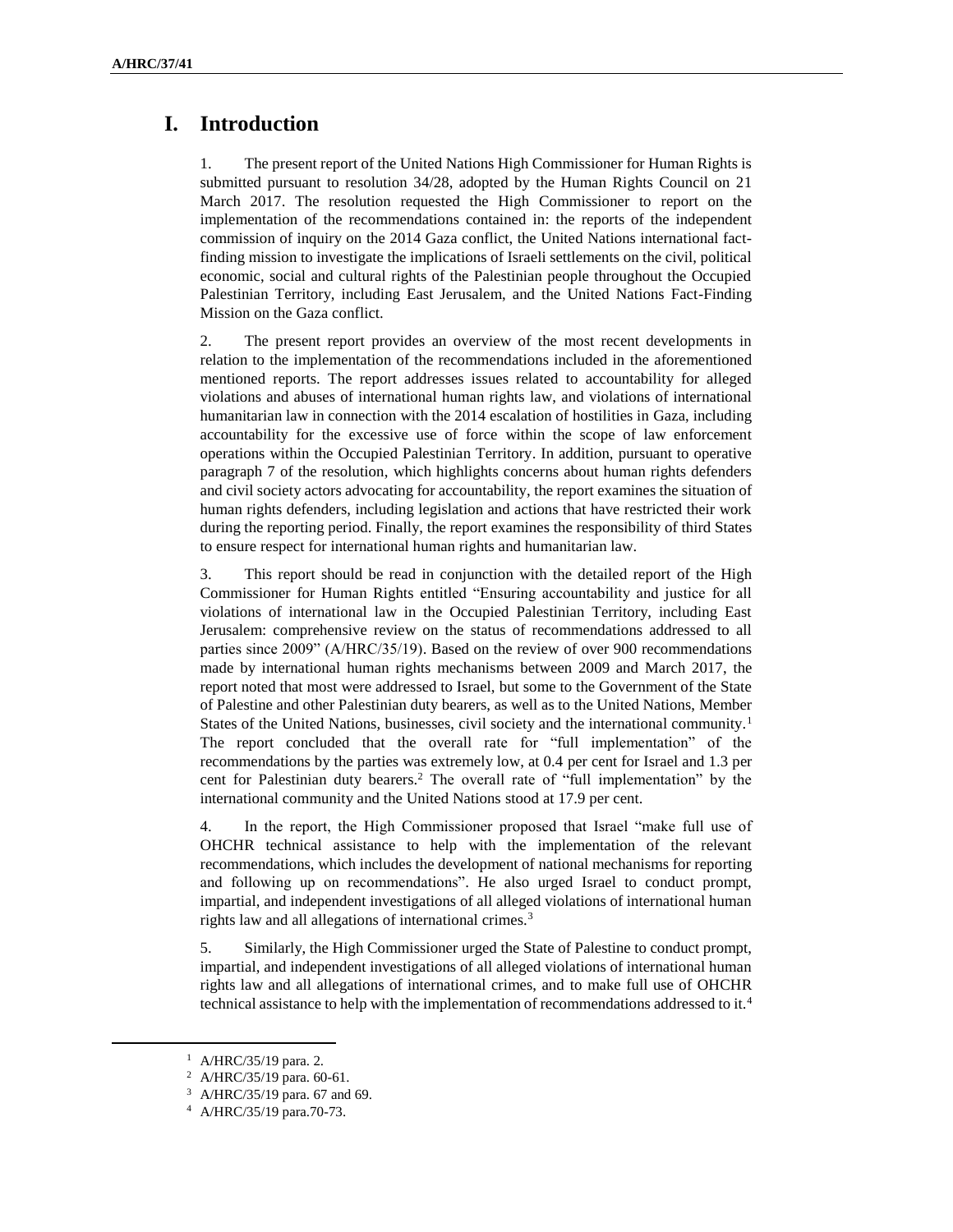6. The High Commissioner has previously taken note of the preliminary examination launched by the Prosecutor of the International Criminal Court in January 2015 into the situation in Palestine to establish whether the Rome Statute criteria for opening an investigation are met, and further notes the Office of the Prosecutor's latest update on the progress of the preliminary examination.<sup>5</sup>

7. With respect to the international community, the High Commissioner suggested that the Human Rights Council consider recommending to the General Assembly that it make use of its powers under Article 96(a) of the Charter of the United Nations in order to specify how all parties can fulfill their obligations in implementing the recommendations reviewed in the report.<sup>6</sup>

8. The present report builds on the comprehensive review provided by A/HRC/35/19 and focuses on the specific issues indicated in resolution 34/38.

## **II. Update on accountability**

#### **A. Accountability for the 2014 escalation of hostilities in Gaza**

9. Human Rights Council resolution 34/28 calls *inter alia* upon all duty bearers to pursue the implementation of the recommendations of the independent commission of inquiry on the 2014 Gaza conflict. Since the publication of the report of the commission of inquiry, the United Nations Secretary-General has provided regular updates on the progress, or lack thereof, by the parties to the conflict with respect to its recommendations. 7

10. Alleged violations during the 2014 hostilities in Gaza mirror those documented and investigated in 2008/09 and 2012, underscoring the recurrent nature of the violations in Gaza and the failure of efforts to prevent their repetition.<sup>8</sup> Three and a half years after the escalation of hostilities, serious concerns persist regarding the lack of accountability by the Israeli and Palestinian authorities for alleged violations of international humanitarian law – including allegations of war crimes – and alleged violations and abuses of international human rights law. The High Commissioner for Human Rights cannot overstress that the overall lack of accountability contributes to fueling the conflict.

11. The lack of independence, impartiality, promptness and transparency of the Office of the Israeli Military Advocate-General (MAG) is an additional concern. When investigations have taken place, they have rarely resulted in prosecutions, and sentences frequently do not match the gravity of the violation(s) committed by the Israeli Security Forces (ISF).

12. The last public update of MAG on the status of criminal complaints related to the 2014 hostilities in Gaza dates back to August 2016.<sup>9</sup> Out of 500 complaints related to 360 incidents referred to MAG in relation to alleged violations of international human rights and humanitarian law, criminal investigations were ordered into 31 incidents, leading to the indictment of three soldiers for looting. This is the only outcome to date of all complaints submitted on behalf of Gaza victims. Information received indicates that at least 22 appeals were still pending in relation to incidents that occurred during the 2014

l

<sup>5</sup> A/HRC/35/19 para.68, and https://www.icc-cpi.int/itemsDocuments/2017-PE-rep/2017-otp-rep-PE\_ENG.pdf.

<sup>6</sup> A/HRC/35/19 para. 75.

<sup>7</sup> See in particular A/71/364, paras. 40, 51-55, A/HRC/34/38, para 42.

<sup>8</sup> A/HRC/28/45, para. 16.

<sup>9</sup> See A/72/565, of 1 November 2017, para 56.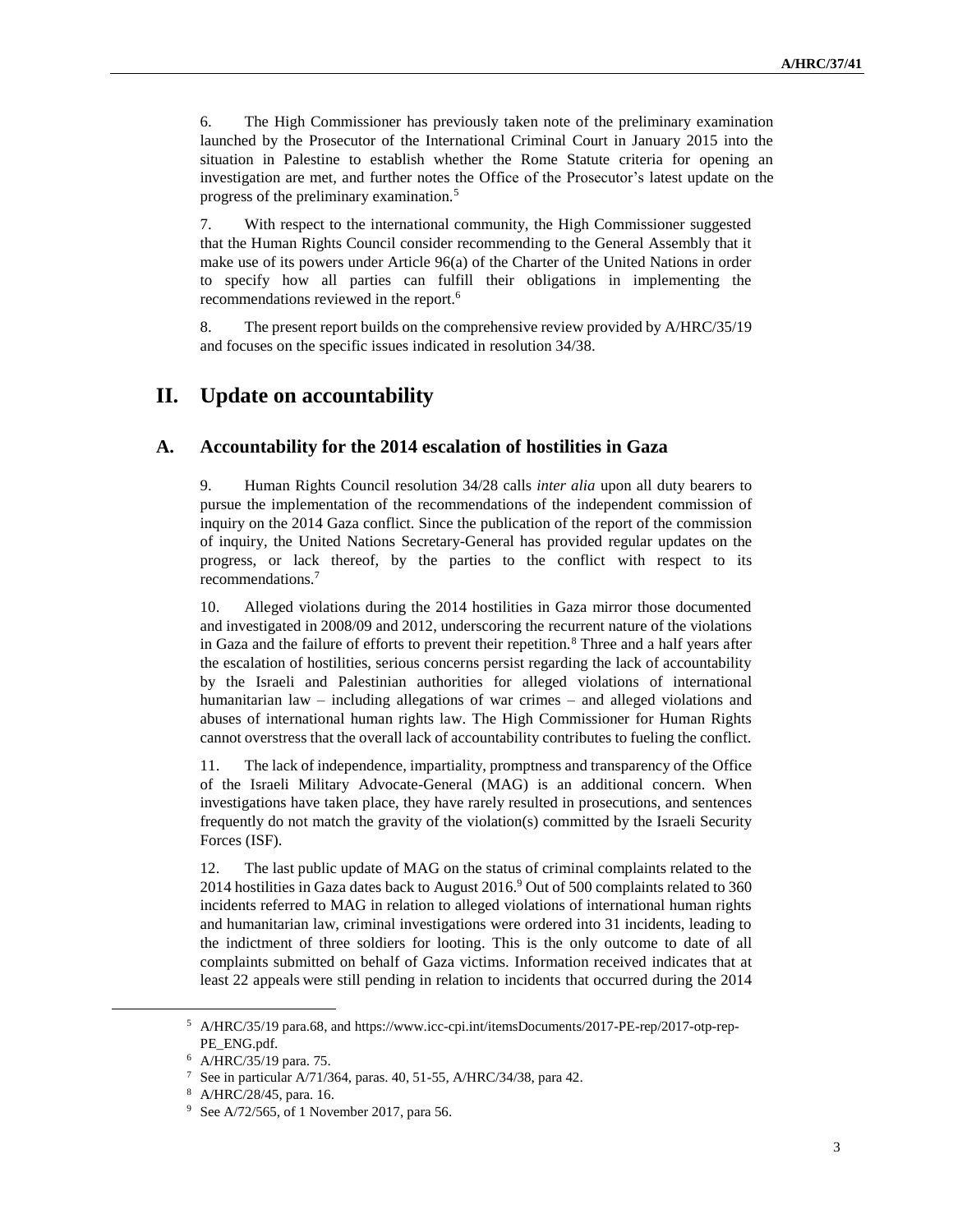hostilities in Gaza, for cases in which a criminal investigation was either closed without charges or not opened at all. <sup>10</sup>This notably pertains to the shelling of an area near an UNRWA school serving as a shelter for civilians in Rafah, which caused the death of 15 people, including eight children, $11$  and the case of four children killed by a shell while playing on a Gaza beach.<sup>12</sup>

13. The amount of cases, which despite serious allegations, have not been subject to a criminal investigation and have been closed by MAG for lack of reasonable grounds for suspicion of criminal behaviour, is of particular concern. <sup>13</sup> Hence, recommendations made by the commission of inquiry related to investigations and redress for victims remain unimplemented as evidenced by the failure to open investigations into all credible allegations and the lack of access to justice. The focus of the Israeli military justice system on soldiers, as opposed to higher-level military commanders, enables the closure of cases – before the start of an investigation – for lack of prima facie evidence of a wrongful act committed by the soldier. <sup>14</sup> However, the responsibility of high-level military commanders remains unexamined, as well as the overall responsibility of policymakers.<sup>15</sup>

14. As noted in A/HRC/35/19, the Secretary-General had underlined that "findings suggest a consistent failure by the Military Advocate General, who heads the military justice system, and the Attorney-General to open investigations in cases where there is *prima facie* evidence, including eyewitness testimony, medical reports and audio-visual materials indicating that actions by State agents were unlawful".<sup>16</sup> The MAG failures undermine current and any future efforts to achieve accountability for these specific incidents by creating the misconception that cases were effectively addressed through the military justice system, hence enabling Israel to argue that justice is being pursued.

15. Palestinians face a range of other obstacles that prevent them from gaining access to justice, including to civil remedies. For Gaza victims in particular, a number of challenges remain which limit their ability to access accountability mechanisms, including restrictive legislation on state liability and on statute of limitations, considerable court guarantees that must be paid, and the ban on entry of Gazans into Israel for legal procedures. <sup>17</sup> Reportedly, the limited prospects for compensation explain the consistent reduction in civil compensation cases filed before Israeli courts over the past years on behalf of Gaza victims. While the Palestinian Centre for Human Rights reported having filed 97 such cases in relation to the 2008-2009 hostilities (91 dismissed and six still pending as at January 2018), it only filed five cases (one dismissed, four still pending) for the 2012 and 2014 hostilities.

 $10$ Of those pending appeals 19 were filed by the Palestinian Centre for Human Rights, while three were submitted by Al Mezan Centre for Human Rights and Adalah.

<sup>&</sup>lt;sup>11</sup> Commission of Inquiry report, para 440. Appeal presented before the Attorney-General in October 2016 by Adalah and Al Mezan Centre for Human Rights and since pending; UNRWA statement on the initial closing of the case: https://www.unrwa.org/newsroom/officialstatements/record-response-idf-closing-criminal-investigation-shelling-near-unrwa.

<sup>12</sup> See also A/HRC/28/80 Add.1, of 26 December 2014, para 36 and Commission of Inquiry report, para 632-633.

<sup>&</sup>lt;sup>13</sup> IDF MAG, decisions regarding exceptional incidents that allegedly occurred during operation 'Protective Edge'; see A/71/364 para. 40, A/HRC/34/38, para. 42.

<sup>14</sup> http://mfa.gov.il/MFA/ForeignPolicy/IsraelGaza2014/Pages/Operation-Protective-Edge-Investigation-of-exceptional-incidents-Update-4.aspx.

<sup>15</sup> A/HRC/35/19, para. 20, with references.

<sup>16</sup> A/HRC/35/19, para. 18.

<sup>17</sup> A/71/364, para. 40, para. 56-57.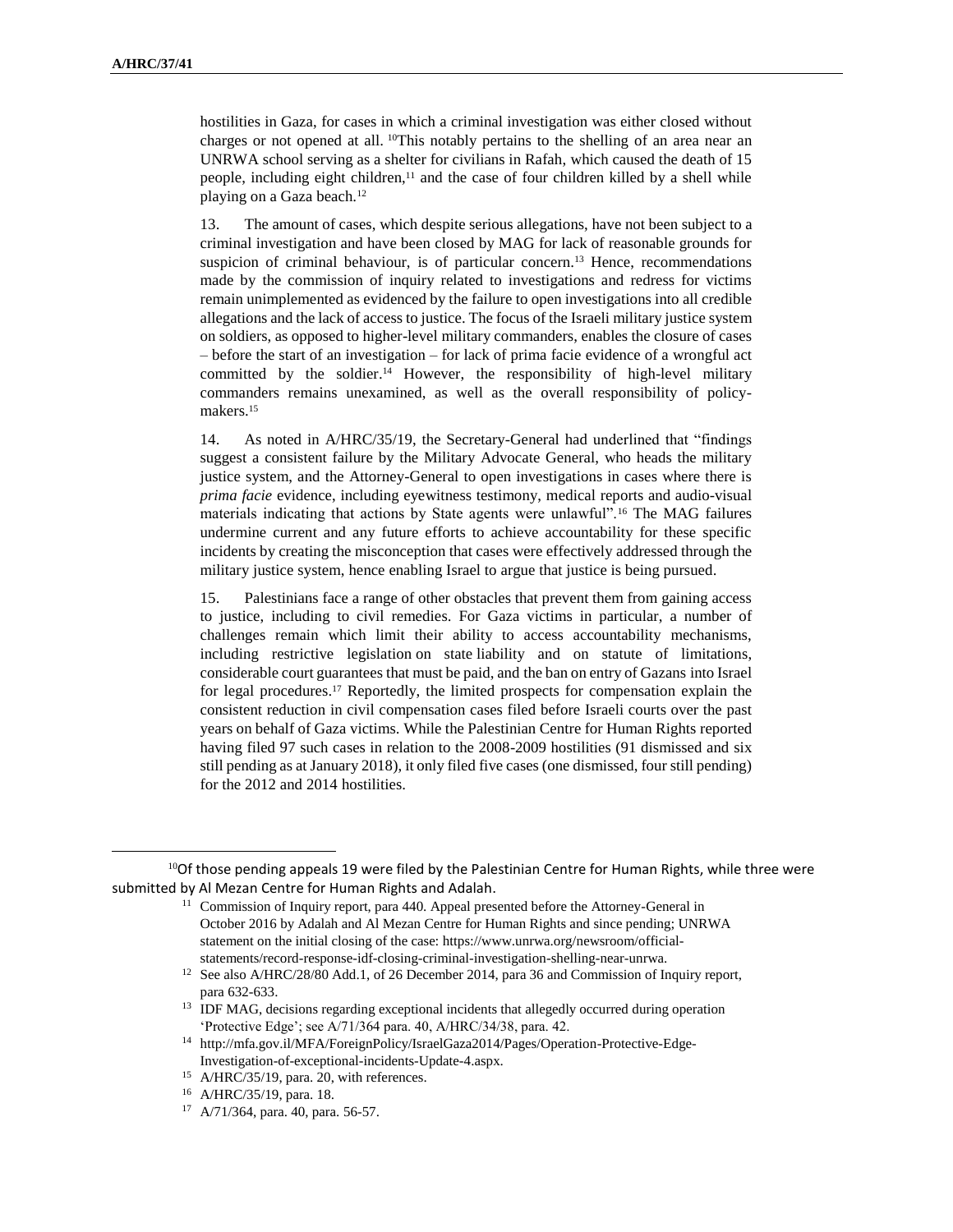16. In particular, the exclusion of Gaza's population (as residents of an "enemy territory") from the scope of Israel's civil liability legislation in October 2014 – with retroactive applicability to July 2014 – has exempted Israel from liability for any wrongful act committed by the Israeli Defence Forces (IDF) during the 2014 escalation.<sup>18</sup> The constitutionality of the exclusion clause has been challenged within the scope of a tort lawsuit brought to the District Court of Beersheva.<sup>19</sup> In this case, the plaintiffs are arguing that a similar exclusion clause had been ruled unconstitutional by the Supreme Court in 2006.<sup>20</sup> In its response to the court, the Knesset's legal adviser supported the State's position that the clause was constitutional. The decision of the court was still pending as at mid-January 2018. It is expected to affect the outcome of three other cases of Palestinians killed by ISF during the 2014 escalation of hostilities that were filed by the Palestinian Center for Human Rights.

17. In its report, the commission of inquiry also identified violations by the Palestinian Authority, Palestinian armed groups, and the authorities in Gaza. The report of the Palestinian Independent National Committee established to follow up on the commission's recommendations addressed to the Palestinian Authority was issued in January 2017. While the Committee's report focuses on Israeli violations, it also elaborates on specific violations by Palestinian actors committed between 2014 and 2015. However, none of the findings specifically address the violations committed by Palestinian actors in Gaza during the 2014 escalation of hostilities, nor indicate what actions might be taken in order to establish accountability for such violations. To date, there is no information suggesting that any meaningful step was taken by the Palestinian authorities to address violations by Palestinian actors during the 2014 escalation of hostilities.

#### **B. Accountability for unlawful use of force**

 $\overline{a}$ 

18. The independent international fact-finding mission to investigate the implications of the Israeli settlements on the civil, political, economic, social and cultural rights of the Palestinian people throughout the Occupied Palestinian Territory, including East Jerusalem, called upon Israel to "ensure full accountability for all violations…in a nondiscriminatory manner, and to put an end to the policy of impunity" (A/HRC/22/63).

19. With respect to incidents that occur outside the context of active hostilities, and particularly in cases that mostly pertain to apparent excessive use of force by ISF, the Secretary-General and the High Commissioner for Human Rights have continuously expressed concerns as to the prevalence of a culture of impunity.<sup>21</sup> They also reported on the conviction of Sergeant Elor Azaria for the manslaughter of Abdelfattah al-Sharif, a Palestinian who, while already incapacitated after allegedly stabbing an Israeli soldier, was shot in the head by another ISF soldier. This conviction remains exceptional, and the

<sup>&</sup>lt;sup>18</sup> A/71/364, para. 56-57; See Israeli government decree of 26 October 2014 declaring the Gaza strip as "enemy territory", retroactively from 7 July 2014, hence activating the exemption from damages to "persons who are not citizens or residents of Israel, and are residents of a territory outside Israel that has been declared an 'enemy territory' in a governmental decree.".

<sup>&</sup>lt;sup>19</sup> The case was brought to court by the Al Mezan Centre for Human Rights and Adalah on behalf of Ateyeh Nabaheen and his parents from Gaza. On 16 November 2014, 15-year-old Ateyeh Nabaheen was shot and seriously wounded (leading to tetraplegia) by ISF as he was walking home on his family land about 500 meters away from the Gaza fence.

<sup>&</sup>lt;sup>20</sup> See case HCJ 8276/05 Adalah v. Government of Israel, Decision of 12 December 2006, as regard to amendment no. 7 of 2005 which excluded all residents of "conflict zones" as designated by the Minister of Defence.

<sup>21</sup> See for instance A/HRC/35/19, para. 17-18, A/HRC/34/38 para.43-44, A/71/364 para. 66.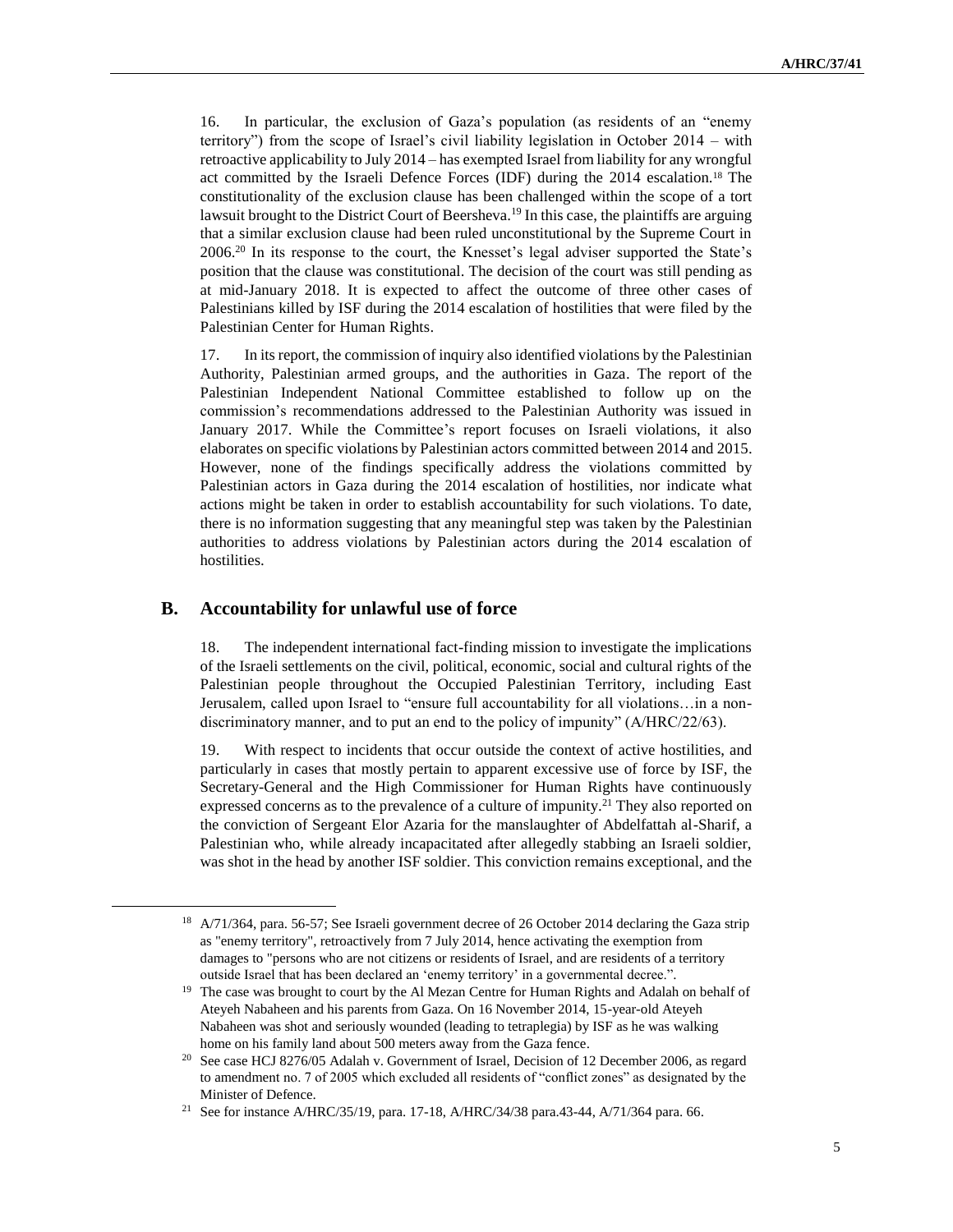18 months imprisonment sentence has been described as excessively lenient.<sup>22</sup> While the Military Appeals Court confirmed the conviction and the sentence of 18 months on 30 June  $2017^{23}$ , the IDF Chief of Staff announced his decision to shorten the sentence by four months in September 2017.<sup>24</sup>

20. Recent developments in two other cases further undermine confidence in the Israeli military justice system as they seem to reinforce the culture of impunity. On 9 January 2018, the sentencing of Border Police Officer Ben Deri was postponed, after more than three years of proceedings before the district court of Jerusalem. On 15 May 2014, during a demonstration in Beitunia, Officer Ben Deri shot and killed 17-year-old Nadeem Nuwara although the video evidence presented in court showed he was not posing any threat.<sup>25</sup> The Officer's criminal conduct was downgraded to negligent manslaughter based on his claim that he was not aware that his weapon contained live ammunition. Ben Deri later admitted being guilty of negligence in a plea bargain between Israeli prosecutors and the accused.<sup>26</sup> Within the scope of the plea bargain, the prosecution has argued for a sentence ranging between 20 to 40 months imprisonment, while the defence has pleaded in favour of no additional restriction of liberty. The announcement of the sentence, initially expected in January 2018, was postponed until April 2018. The fact that the proceedings are likely to be concluded with a plea bargain, as well as the downgrading of the criminal conduct, raises concerns that the sentence will not be in line with the gravity of the crime.

21. On 12 January 2018, the media reported that an IDF soldier who shot into a Palestinian car, on 21 June 2016, killing 15-year-old Mahmoud Badran and injuring four others, including another three children, $27$  will not stand trial and will only be dismissed from the army for failure in conduct during the incident.<sup>28</sup> Following an initial probe, IDF did acknowledge that the car had been mistakenly targeted by the soldier, $29$  upon which they announced the opening of an investigation.<sup>30</sup> While information reported by the media regarding the fact that the soldier will not stand trial remains to be confirmed by IDF, the lack of prosecution of a soldier who opened fire towards a car full of individuals who did not represent a threat to life or of serious injury, has raised serious concerns with regard to accountability for conduct that blatantly constitutes excessive use of force.

# **III. Impediments on the work of human rights defenders**

22. Of particular concern is the impact of the prevailing atmosphere of impunity and lack of accountability for alleged violations impeding the work of human rights defenders and journalists, who are increasingly targeted by the authorities for their work. Human rights defenders are particularly targeted when they seek to ensure accountability for

 $\overline{a}$ 

<sup>22</sup> A/HRC/34/38, para. 48, A/HRC/34/36, para. A/HRC/35/19, para. 21.

<sup>23</sup> A/72/565, para. 52.

<sup>24</sup> A/HRC/37/38, para. 30.

<sup>&</sup>lt;sup>25</sup> See video of the event here: https://www.theguardian.com/world/2014/may/20/video-indicateskilled-palestinian-youths-no-threat-israeli-forces.

<sup>&</sup>lt;sup>26</sup> The family of Nadeem Nuwara had previously objected to the plea bargain, but lost their appeal in High Court.

<sup>27</sup> A/HRC/34/36, para. 9.

<sup>28</sup> www.haaretz.com/israel-news/.premium-idf-officer-won-t-be-indicted-for-opening-fire-againstrules-killing-palestinian-boy-1.5730351.

<sup>29</sup> [www.theguardian.com/world/2016/jun/21/israeli-troops-mistakenly-kill-palestinian-teenager](http://www.theguardian.com/world/2016/jun/21/israeli-troops-mistakenly-kill-palestinian-teenager-stone-throwers)[stone-throwers;](http://www.theguardian.com/world/2016/jun/21/israeli-troops-mistakenly-kill-palestinian-teenager-stone-throwers) www.haaretz.com/opinion/.premium-palestinian-boy-killed-by-mistake-1.5399928.

<sup>30</sup> www.haaretz.com/israel-news/israeli-army-opens-investigation-into-death-of-palestinian-teen-1.5399284.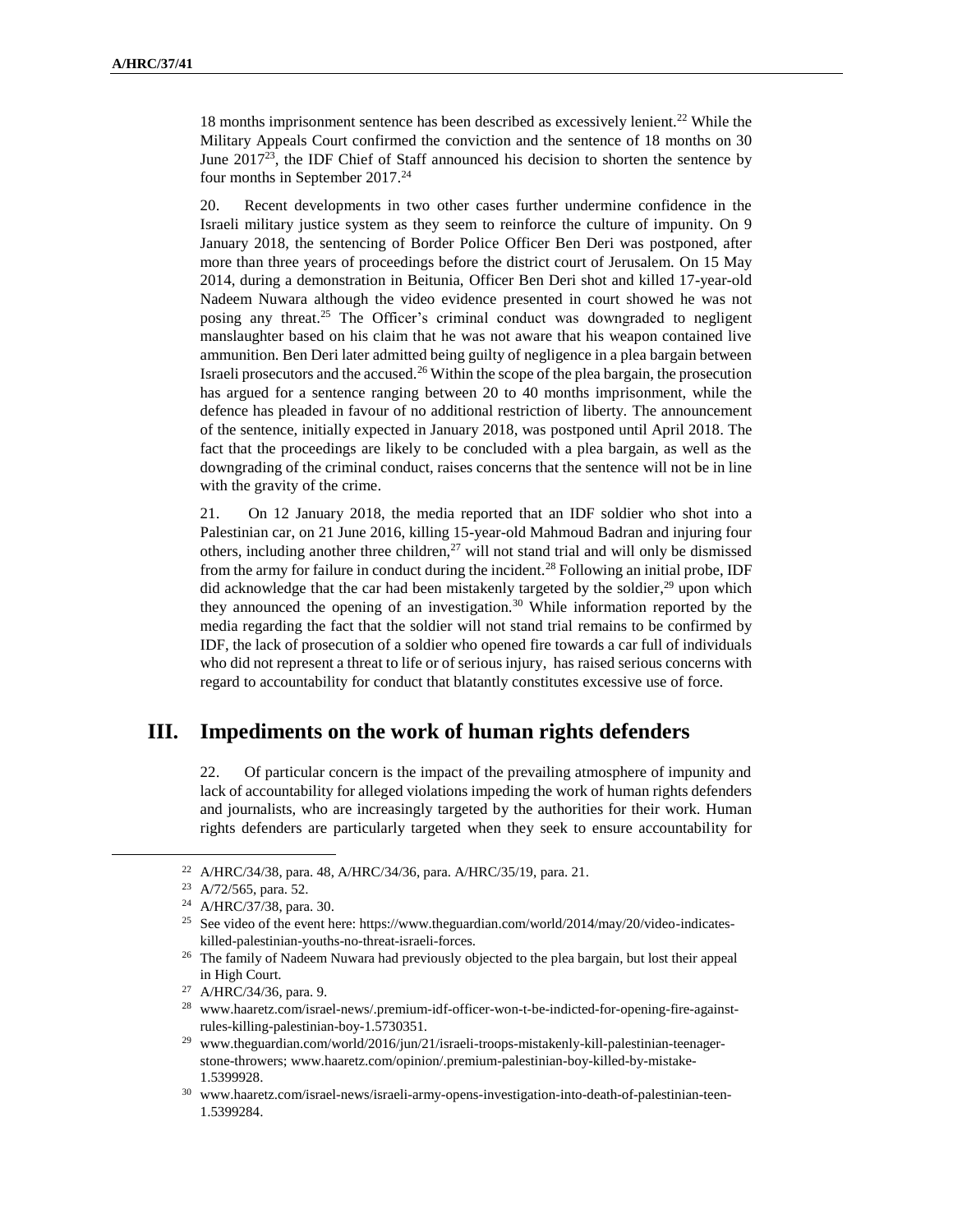alleged violations of international human rights and humanitarian law. The Human Rights Council has denounced all acts of intimidation and threats against civil society actors and human rights defenders involved in documenting and countering violations of international law and impunity in the Occupied Palestinian Territory, including East Jerusalem (A/HRC/Res/34/28, para 7).

#### **A. Intimidation and threats against civil society actors**

23. Harassment of and violence against human rights defenders, as well as journalists, have been continuously reported.<sup>31</sup> The High Commissioner for Human Rights has warned against the chilling effect of these attacks on freedom of expression.<sup>32</sup>

24. Public statements by senior Israeli leaders and politicians maligning human rights organizations are reinforcing this effect, as illustrated by verbal attacks – that may amount to incitement to violence – faced by a number of Israeli non-governmental organizations. For instance, following its briefing at the Security Council in October 2016, the Director of B'Tselem was publicly condemned by senior officials, including the Prime Minister and the Permanent Representative of Israel to the United Nations. The Chairman of the ruling coalition called for his citizenship to be stripped.<sup>33</sup> The High Commissioner for Human Rights has expressed concern that the rhetoric by public figures is contributing to an increasingly repressive environment in which human rights organizations and activists in Israel are seen as legitimate targets for threats and violence.<sup>34</sup>

25. The recent growing intimidation of non-governmental organizations that have been calling for the use of foreign jurisdictions and international justice mechanisms to ensure accountability for Israeli violations is of additional concern. OHCHR has regularly reported on these incidents and specific examples include the anonymous death threats received by the Europe Director of the Palestinian non-governmental organization Al-Haq, in February 2016.<sup>35</sup> Other Palestinian organizations, including Al-Mezan, also report having been threatened.<sup>36</sup>

26. Increased political tensions linked to the Palestinian political divide have created an environment conducive to human rights abuses and violations by Palestinian authorities, in particular in relation to the rights of freedom of expression and peaceful assembly. Instances of targeting political opponents through harassment, threats, assaults, arbitrary arrests, ill-treatment and torture have also been reported.<sup>37</sup> OHCHR has regularly been receiving reports of human rights violations perpetrated by the Palestinian security forces and the authorities in Gaza, particularly against individuals and groups critical of respective Palestinian authorities.<sup>38</sup>

<sup>31</sup> A/HRC/31/40, para. 52-53.; A/HRC/34/36, para. 39-42.

<sup>32</sup> A/HRC/31/40, para. 53.

<sup>33</sup> See A/HRC/34/36, para. 42; A/HRC/34/38, para. 69; https://www.haaretz.com/israelnews/coalition-chairman-seeks-to-strip-citizenship-of-b-tselem-head-1.5452046

<sup>34</sup> A/HRC/34/36, para. 50.

<sup>35</sup> www.alhaq.org/advocacy/topics/human-rights-defenders/1026-al-haq-under-attack-staffmembers-life-threatened an[d www.mezan.org/en/post/21475;](http://www.mezan.org/en/post/21475) see A/HRC/34/26, para. 48; A/HRC/34/38, para. 69.

<sup>36</sup> See www.mezan.org/en/post/21475/Al+Mezan+Condemns+Continued+Death +Threats+to+Staff+Members+and+Calls+on+the+International+Community+to+Intervene; A/HRC/34/70 paras. 39-53.

<sup>37</sup> See e.g. A/HRC/37/42, para. 57-60.

<sup>38</sup> A/HRC/34/38, para. 70; A/HRC/31/40, paras. 66-67, and A/HRC/34/36, paras. 51-53.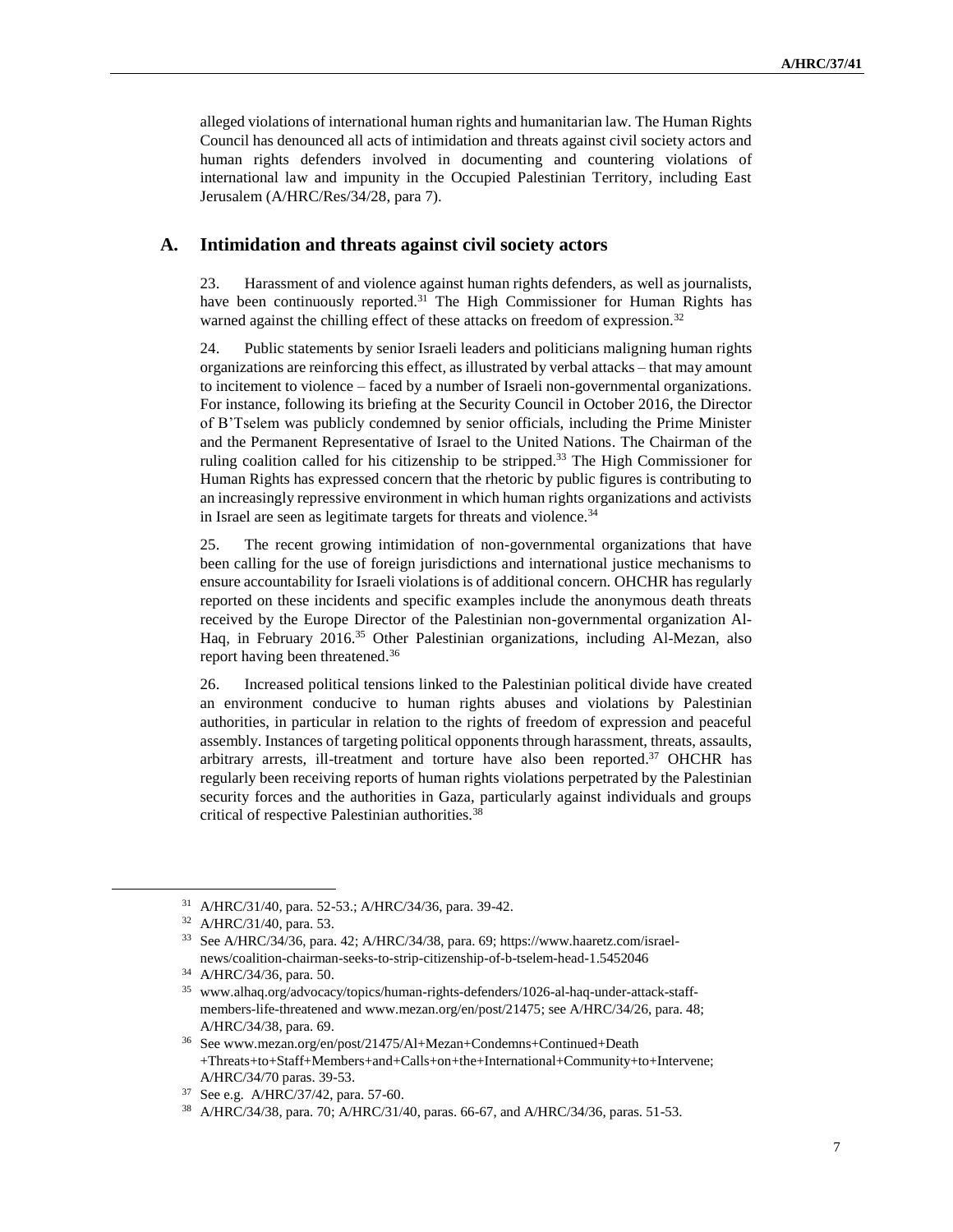### **B. Arbitrary detention of human rights defenders**

27. The arrest and detention of human rights defenders by both Israeli and Palestinian authorities is of concern. A report of the High Commissioner for Human Rights to the Human Rights Council (A/HRC/37/42) shows, on the basis of cases monitored by OHCHR, that all duty bearers in the Occupied Palestinian Territory resort to this practice.<sup>39</sup> As stated by the Working Group on Arbitrary Detention, the deprivation of liberty resulting from the exercise of fundamental freedoms is to be considered as arbitrary.<sup>40</sup>

28. The rights to freedoms of expression, association and peaceful assembly are guaranteed by international human rights law.<sup>41</sup> While restrictions on the exercise of those rights are permitted, they must be provided by law and have to respect the strict conditions of necessity and proportionality.<sup>42</sup>The arrest and detention of human rights defenders due to their work not only infringes upon their rights to freedoms of expression, association, and peaceful assembly, but also contributes to the creation of a repressive environment and may instill self-censorship among the population of the occupied Palestinian territory and in Israel.

### **C. Legislative measures affecting civil society**

#### *Israeli legislation*

29. Recent legislative measures are likely to result in increased pressure on human rights organizations in Israel. In June 2016, the Knesset adopted the so-called Transparency Law, which requires non-governmental organizations receiving more than 50 per cent of their funding from foreign public sources to declare this publicly. The law is expected to impact human rights organizations disproportionately, as they are mainly dependent on foreign funding. <sup>43</sup> The Secretary-General noted that the law 'contributes to a climate in which the activities of human rights organizations are increasingly delegitimized.'<sup>44</sup> In June 2017, Prime Minister Netanyahu announced his intention to further strengthen the transparency law by proposing to limit the amount of donations organizations may receive. 45

30. The Civil Service Law, which was enacted in March 2017, also raises concern with respect to the operational space of civil society organizations. It will enter into force on 1 April 2018. While this law does not bar foreign funded non-governmental organizations from receiving civil service volunteers, it stipulates that receipt of a volunteer by such organizations has to be specifically approved by the Prime Minister or any other Minister authorized by the Government.

31. A bill denying tax benefits to certain organizations considered to act against the state of Israel was, at the time of writing, being promoted in the Knesset.<sup>46</sup> The proposal seeks to deny tax credit to donors who give money to public institutions that 'act against

<sup>39</sup> A/HRC/37/42, para. 46-54.

<sup>40</sup> See revised Methods of Work of the Working Group (A/HRC/33/66).

<sup>41</sup> International Covenant on Civil and Political Rights, Articles 19 and 21-22.

<sup>42</sup> A/HRC/37/42, para. 40.

<sup>43</sup> https://www.haaretz.com/israel-news/.premium-ngo-law-would-apply-almost-solely-to-humanrights-organizations-1.5390248.

<sup>44</sup> A/HRC/34/36, para. 49; www.un.org/apps/news/story.asp?NewsID=54438#.WlyNc7yWbIU.

<sup>45</sup> www.timesofisrael.com/netanyahu-confirms-knesset-push-to-limit-ngos-foreign-funding/.

<sup>46</sup> As at January 2018, the "Income Tax Ordinance (Institutions Acting for the Benefit of the State of Israel)" was being prepared for first reading in the Knesset.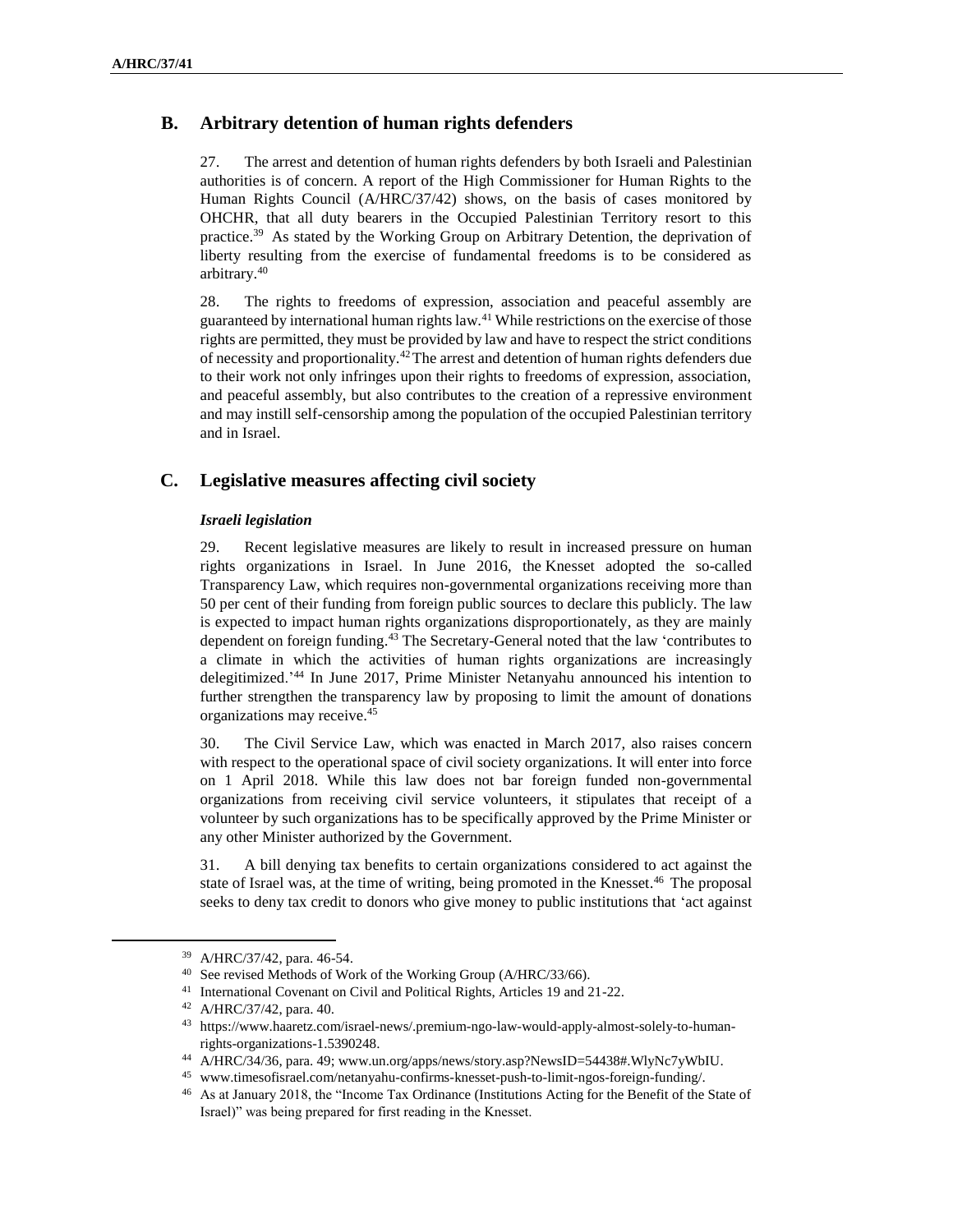the State of Israel,' defined as including institutions issuing publications that accuse the State of Israel of committing war crimes or calling for a boycott against Israel or its citizens. The proposal also seeks to narrow the definition of 'public institution,' and to establish that the tax benefit will only be granted to persons who donate to an organization that acts on behalf of the citizens of the State of Israel or the Jewish Diaspora.

32. In March 2017, the Knesset passed an amendment to the Entry into Israel Law,  $47$ which prohibits the granting of a visa or license to persons who are not citizens or permanent residents of Israel if they or the organization for which they work has knowingly issued a public call to impose a boycott on Israel, or has committed to participating in such a boycott.<sup>48</sup> The amendment is worded broadly, automatically prohibiting the issuance of visas in the circumstances stated. The Minister of the Interior is authorized to make exceptions with reasons provided in writing. The definition of 'boycott' is explicitly articulated in the 2011 Boycott Law and includes boycotts aimed at Israeli settlements located in the Occupied Palestinian Territory.<sup>49</sup> In early January 2018, media published the so-called boycott divestment and sanctions list, containing the full list of organizations whose members will be barred from entering the country, that was reportedly revealed by the Strategic Affairs Ministry.<sup>50</sup>

33. In November 2017, a bill to amend the 2011 Boycott Law<sup>51</sup> passed a preliminary reading and was under preparation for first reading at the time of writing this report. Criminalizing the act of calling for boycott, the law notably enables the filing of civil lawsuits against anyone who calls for boycott and empowers the court to award compensation, including punitive damages, even if no actual damage is proven. The amendment proposes to limit to 100,000 NIS the amount of the compensation when no actual damage was caused, and to 500,000 NIS if the court establishes that the call for boycott was done intentionally, in a systematic and organized manner.

34. As highlighted by the High Commissioner for Human Rights and several United Nations Special Rapporteurs, such laws will have significant negative effects on civil society space in Israel, the Occupied Palestinian Territory and beyond.<sup>52</sup> The cumulative effect of this legislation extends beyond the legal barriers created which seems to predominately affect human rights organizations. According to many human rights organizations, the public discourse which surrounded the drafting and passing of this legislation has, had a detrimental effect on their reputation among Israeli citizens. Possible legal penalties, as well as reputational risk for civil society organizations and particularly human rights organizations, have a chilling effect on their ability to address sensitive issues.

 $\overline{a}$ 

<sup>47</sup> Amendment No. 5777-2017.

<sup>48</sup> See A/72/565, para. 45-46.

<sup>49</sup> The Law for the Prevention of Damage to the State of Israel through Boycott (No. 5771-2011) defines boycott as deliberately avoiding all economic, cultural or academic ties with an individual or other body, based solely on affiliation with Israel or any of its institutions or area under its control, in a manner that would cause economic, cultural or academic harm.

<sup>50</sup> Israel Publishes BDS Blacklist: These Are the 20 Groups Whose Members Will Be Denied Entry, www.haaretz.com/israel-news/1.833502.

<sup>51</sup> Amendment No. 5771-2011.

<sup>52</sup> A/HRC/34/36, para. 49; see www.un.org/apps/news/story.asp?NewsID=54438#.WlyNc7yWbIU and [www.un.org/apps/news/story.asp?NewsID=54319#.WCXEZS196M9](http://www.un.org/apps/news/story.asp?NewsID=54319#.WCXEZS196M9) and http://www.ohchr.org/EN/NewsEvents/Pages/DisplayNews.aspx?NewsID=20177&LangID=E.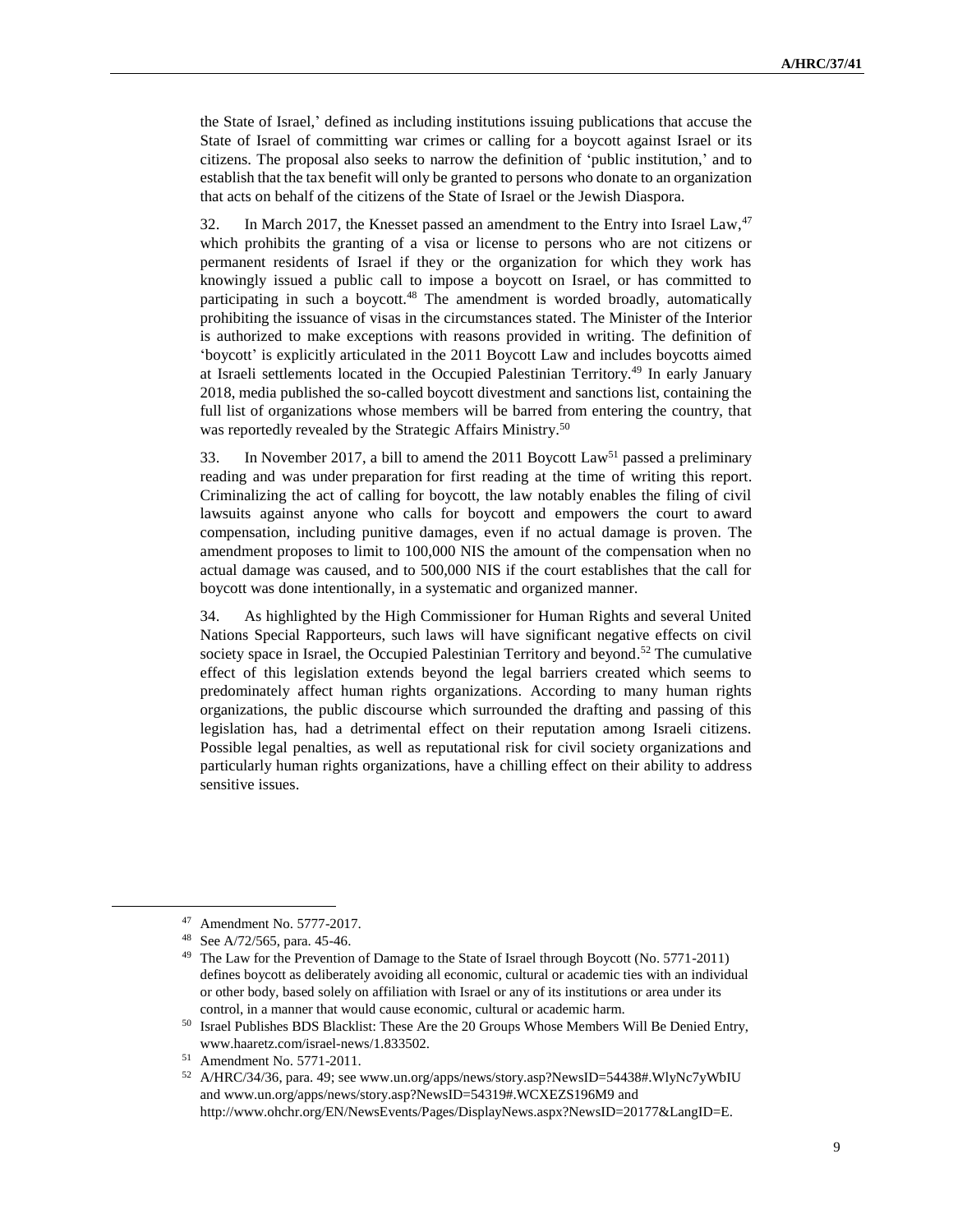#### *Palestinian legislation*

35. During the past five years, Palestinian authorities – both in the West Bank and in Gaza – also took a number of legislative steps narrowing the operative space of nongovernmental organizations.

36. Following decisions of the Government of the State of Palestine of July 2015 and April 2016, all non-profit companies are required to seek the authorization of the Ministry of National Economy to receive any funding. Further to these decisions and without prior notification, the bank accounts of a number of non-profit companies were reportedly frozen upon instruction of the Palestinian Monetary Authority and funding was only released after these companies supplied a complete breakdown of their operations to the Government. Some had to wait for several months to get governmental approval despite having provided the requested documents.

37. These requirements seem to considerably impede access to funding and conduct of financial transactions for these non-profit organizations and potentially undermine their autonomy and scope of operation. These measures have also restricted the ability of organizations to deliver crucial social and in some instances humanitarian services, including in Gaza.

38. In April 2016, the Gaza offices of non-governmental organizations based in the West Bank were ordered to register with the authorities in Gaza, despite their pre-existing registration with the Palestinian Authority. Among other requirements of registration, the West Bank headquarter offices of those organizations were asked to seek authorization of the authorities in Gaza to open a branch office there. Despite reservations related to the status of the authorities in Gaza, a number of organizations complied with such requirements out of fear that the Hamas authorities would close down their offices and halt their operations.

39. Within a general context of restrictions on freedom of expression in the West Bank, the so-called Palestinian cyber-crime law was adopted by presidential decree on 24 June 2017.<sup>53</sup> The law criminalizes the publication of data (or the creation of websites to this effect) that violates "public morality" and "public order", endangers "community safety", or insults "holy sites, religions and beliefs" as well as "family values". Based on such overly broad terms, the law could potentially be used to undermine freedom of expression, and was in fact already invoked to arrest and detain several journalists and human rights defenders.<sup>54</sup> Despite the commitments expressed by the Government to take into account the concerns raised by OHCHR and of civil society about this law, it remains unchanged and is being applied.

### **IV. Third State responsibility**

l

40. Human Rights Council resolution 34/28 calls upon all States to promote compliance with international law, and all High Contracting Parties to the Fourth Geneva Convention to respect, and to ensure respect for international humanitarian law in the Occupied Palestinian Territory, in accordance with common article 1 of the Geneva Conventions.

<sup>53</sup> https://www.al-monitor.com/pulse/originals/2017/07/palestine-cybercrime-law-oppositiongovernment.html.

<sup>54</sup> A/HRC/37/42, para. 42 and 50-51, A/HRC/37/38, para. 58-59.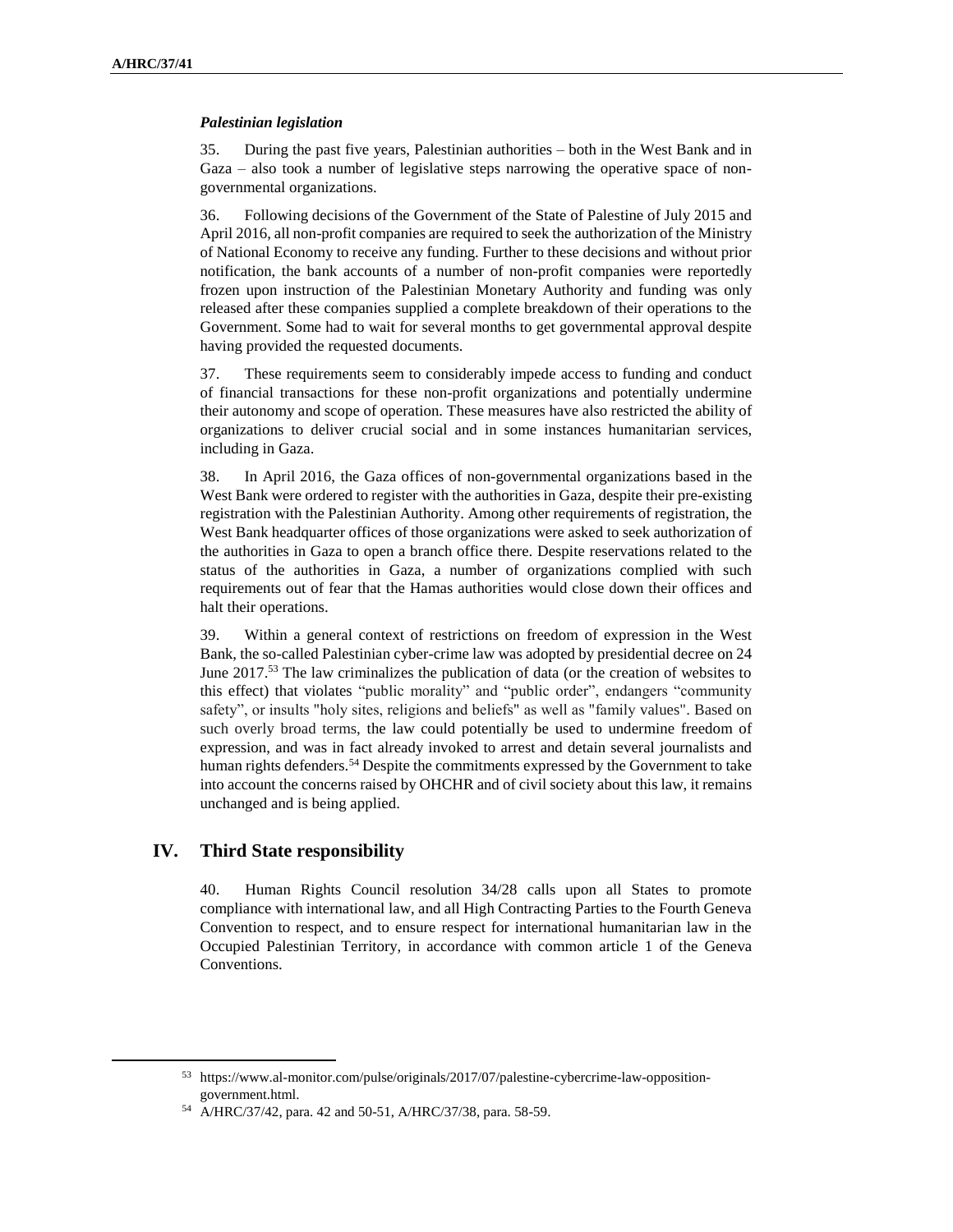41. Ensuring respect implies taking measures to prompt States to act in compliance with international humanitarian law.<sup>55</sup> The Security Council, the General Assembly and the majority of States parties to the Geneva Conventions have relied on this when calling upon third States to call upon Israel to respect international humanitarian law.<sup>56</sup>

42. Human Rights Council resolution 34/28 also calls upon all duty bearers to pursue the implementation of the recommendations of the United Nations independent international fact-finding mission to investigate the implications of Israeli settlements on the civil, political, economic, social and cultural rights of the Palestinian people throughout the occupied Palestinian territory. In its recommendations, the report of the fact-finding mission also refers to third States' responsibility concerning situations where a State is breaching peremptory norms of international law. States should not recognize as lawful a situation violating international law, nor render aid or assistance in maintaining that situation. Accordingly, third States should not recognize the unlawful situation resulting from Israeli settlements, nor to aid or assist Israel in this regard.<sup>57</sup> In addition, third States shall also cooperate to bring to an end, through lawful means, any serious breach arising under a peremptory norm of general international law.<sup>58</sup> Such cooperation is also implied by the Charter of the United Nations to promote universal respect for, and observance of, human rights and freedoms, as expressly recalled by most of the international human rights treaties.<sup>59</sup>

43. Recognizing that "business enterprises have, directly and indirectly, enabled, facilitated and profited from the construction and growth of the settlements",<sup>60</sup> the fact finding mission also called upon all Member States to take appropriate measures to ensure that business enterprises domiciled in their territory and/or under their jurisdiction, including those owned or controlled by them, that conduct activities in or related to the settlements respect human rights throughout their operations.<sup>61</sup>

44. As provided for in various international law instruments, third States should take measures when States are violating international law. This should be emphasized as regard the context of the Occupied Palestinian Territory. In the comprehensive review on the status of recommendations addressed to all parties since 2009 as pertains to the Occupied Palestinian Territory, the High Commissioner identified 141 recommendations pertaining to international engagement.<sup>62</sup> Of those recommendations, only slightly over

 $\overline{a}$ 

<sup>55</sup> A/HRC/34/38, para. 12; See ICRC commentary to article 1 common to the Geneva Conventions, 2016, para. 154 (https://ihl-databases.icrc.org/ihl/full/GCI-commentaryArt1); the declaration of 5 December 2001 of the Conference of High Contracting Parties to the Fourth Geneva Convention, para. 4; International Court of Justice, Legal Consequences of the Construction of a Wall, paras. 158-159; and Military and Paramilitary Activities in and against Nicaragua (Nicaragua v. United States of America), Merits, Judgment, I.C.J. Reports 1986, p. 14, para. 220.

<sup>56</sup> See, e.g., Security Council resolutions 2334 (2016) and 465 (1980); General Assembly resolution 70/89, paras. 9-10; and the declaration of 17 December 2014 of the Conference of High Contracting Parties to the Fourth Geneva Convention, para. 4.

<sup>57</sup> See 2016 Commentary on Art. 1 common to the Geneva Conventions, para. 163; see also ICJ Advisory Opinion on the Wall, para. 157-159.

<sup>58</sup> ILC Draft articles on the Responsibility of States for Internationally Wrongful Acts, articles 40(1) and  $41(1)$ .

<sup>59</sup> United Nation Charter, article 1(3); See Preamble of International Covenant on Civil and Political Rights; International Covenant on Economic, Social and Cultural Rights; Convention on the Right of the Child; Convention against Torture and other Cruel, Inhuman or Degrading Treatment or Punishment; Convention on the Elimination of Racial Discrimination and Convention on the Rights of Persons with Disabilities.

<sup>60</sup> A/HRC/22/63, para. 96.

<sup>61</sup> A/HRC/22/63, para. 117.

<sup>62</sup> A/HRC/35/19/Add.1, para. 28-36.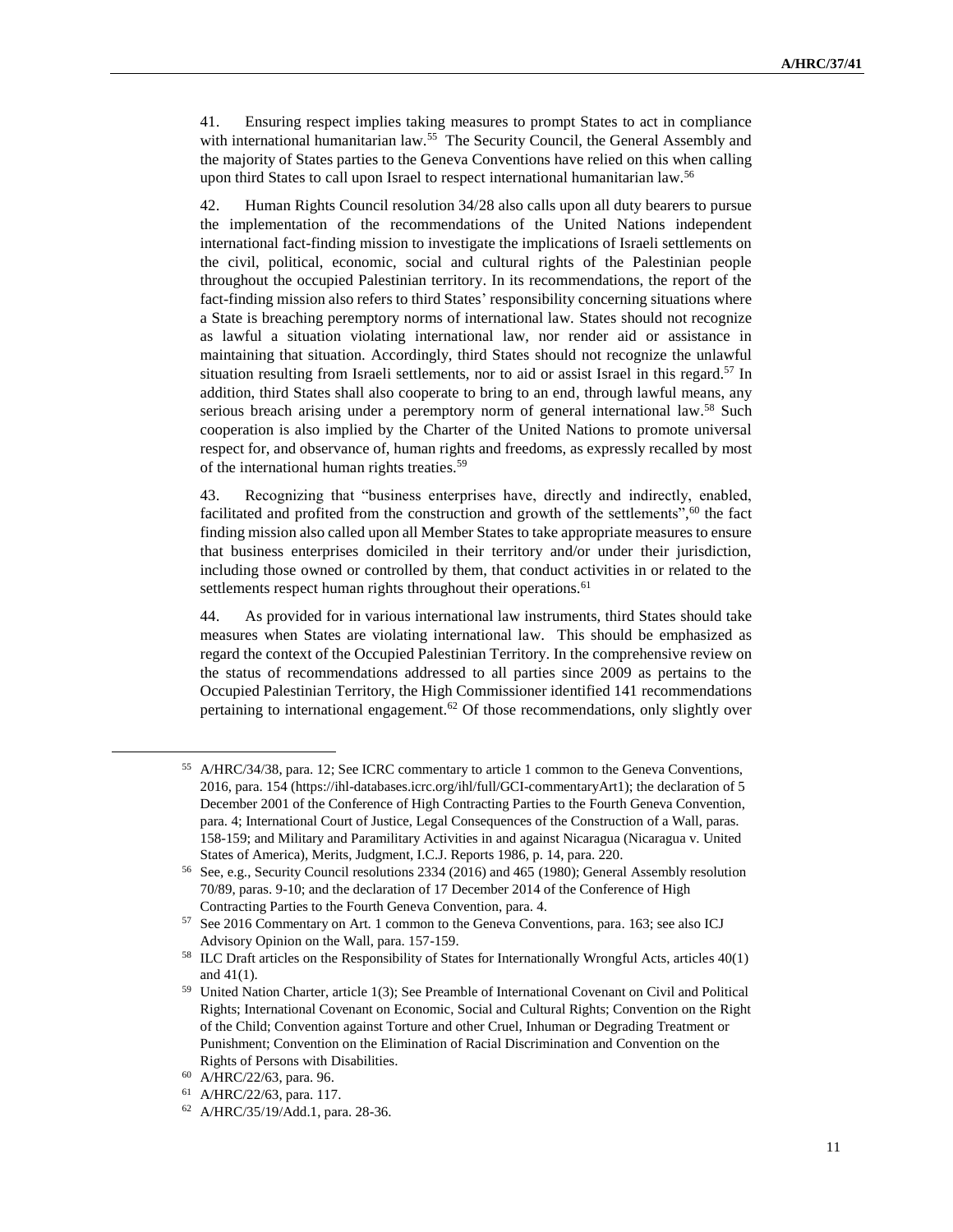10 per cent have been fully implemented, while over half of them appear not to have been implemented at all. 63

# **V. Conclusion and recommendations**

45. The High Commissioner has previously expressed "serious concerns regarding the lack of accountability related to past cycles of violence and escalation in Gaza and to incidents in the West Bank, including East Jerusalem, and in the access-restricted areas of the Gaza Strip".<sup>64</sup> As reflected in the update provided in this report, these concerns continue today, particularly during the period under review in relation to lack of accountability for continued allegations of excessive use of force by Israeli forces, as well as allegations related to the 2014 escalation of hostilities in Gaza which remain unaddressed.

46. Alongside allegations related to use of force, the work of human rights defenders is increasingly challenged. Civil society organizations, journalists, and human rights defenders must be permitted the space to do their work, including calling for accountability for alleged violations of international human rights law and international humanitarian law. Measures which seek to hinder this work – for example through arrest and detention, or the passage of stigmatizing legislation – raise serious concerns about the exercise of the right to freedom of expression, and risk shrinking civic space.

47. Further, in the comprehensive review of recommendations aimed at ensuring accountability and justice for all violations of international law in the Occupied Palestinian Territory, including East Jerusalem, it was found that throughout the reports analyzed for the review, "general patterns of human rights violations and nonimplementation of recommendations are not just symptoms of the conflict but further fuel the cycle of violence."<sup>65</sup> As emphasized by the Secretary-General, lack of accountability "compromises chances for sustainable peace and security. Tackling impunity must be the highest priority."<sup>66</sup> The High Commissioner once again echoes this call.

48. Recalling the follow-up measures described in A/HRC/35/19, which remain valid, the High Commissioner further recommends the following:

(a) **Calls upon Israel to fully comply with its obligations under international human rights law and international humanitarian law in the Occupied Palestinian Territory.** 

(b) **Urges Israel to conduct prompt, thorough, effective, impartial and independent investigations of all alleged violations and abuses of international human rights law and international humanitarian law, in particular all alleged international crimes; further calls on Israel to ensure that all victims have access to remedies and reparation.**

(c) **Urges the State of Palestine to conduct prompt, thorough, effective, impartial and independent investigations of all alleged violations and abuses of international human rights law and international humanitarian law, in particular all allegations of international crimes; further calls on the State of Palestine to ensure that all victims have access to remedies and reparation.**

<sup>63</sup> See A/HRC/35/19/Add.1, Table 1.

<sup>64</sup> See A/HRC/31/40/Add.1, para. 39.

<sup>65</sup> A/HRC/35/19 para. 81.

<sup>66</sup> A/71/364, para.6.